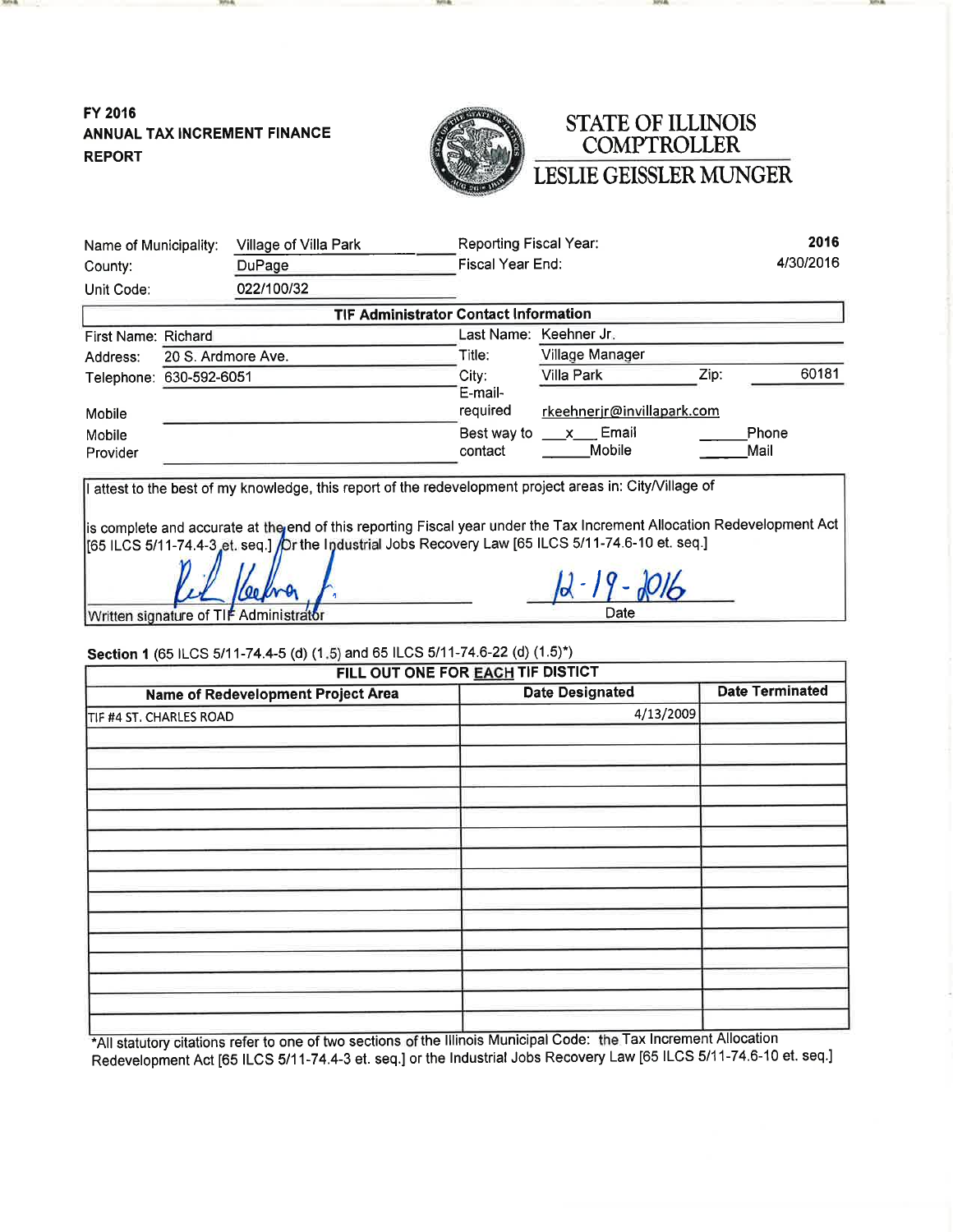SECTION 2 [Sections 2 through 5 must be completed for each redevelopment project area listed in Section 1.] FY 2016

 $-0.00996$ 

**MAR** 

**SPAA** 

 $1000$ 

 $1000$ 

| Name of Redevelopment Project Area:                                                                          | TIF #4 St. CHARLES ROAD |            |
|--------------------------------------------------------------------------------------------------------------|-------------------------|------------|
| Primary Use of Redevelopment Project Area*:                                                                  | Commercial/retail       |            |
| If "Combination/Mixed" List Component Types:                                                                 |                         |            |
| Under which section of the Illinois Municipal Code was Redevelopment Project Area designated? (check one):   |                         |            |
| Industrial Jobs Recovery Law<br>Tax Increment Allocation Redevelopment Act _x_                               |                         |            |
|                                                                                                              |                         | <b>Yes</b> |
|                                                                                                              | No                      |            |
| Were there any amendments to the redevelopment plan, the redevelopment project area, or the State            |                         |            |
| Sales Tax Boundary? [65 ILCS 5/11-74.4-5 (d) (1) and 5/11-74.6-22 (d) (1)]                                   |                         |            |
| If yes, please enclose the amendment labeled Attachment A                                                    | x                       |            |
| Certification of the Chief Executive Officer of the municipality that the municipality has complied with all |                         |            |
| of the requirements of the Act during the preceding fiscal year. [65 ILCS 5/11-74.4-5 (d) (3) and 5/11-74.6  |                         |            |
| 22 (d) (3)]                                                                                                  |                         |            |
| Please enclose the CEO Certification labeled Attachment B                                                    |                         | x          |
| Opinion of legal counsel that municipality is in compliance with the Act. [65 ILCS 5/11-74.4-5 (d) (4) and   |                         |            |
| 5/11-74.6-22 (d) (4)]                                                                                        |                         |            |
| Please enclose the Legal Counsel Opinion labeled Attachment C                                                |                         | x          |
| Were there any activities undertaken in furtherance of the objectives of the redevelopment plan,             |                         |            |
| including any project implemented in the preceding fiscal year and a description of the activities           |                         |            |
| undertaken? [65 ILCS 5/11-74.4-5 (d) (7) (A and B) and 5/11-74.6-22 (d) (7) (A and B)]                       |                         |            |
| If yes, please enclose the Activities Statement labeled Attachment D                                         |                         |            |
|                                                                                                              | x                       |            |
| Were any agreements entered into by the municipality with regard to the disposition or redevelopment         |                         |            |
| of any property within the redevelopment project area or the area within the State Sales Tax Boundary?       |                         |            |
| [65 ILCS 5/11-74.4-5 (d) (7) (C) and 5/11-74.6-22 (d) (7) (C)]                                               |                         |            |
| If yes, please enclose the Agreement(s) labeled Attachment E                                                 | x                       |            |
| Is there additional information on the use of all funds received under this Division and steps taken by the  |                         |            |
| municipality to achieve the objectives of the redevelopment plan? [65 ILCS 5/11-74.4-5 (d) (7) (D) and       |                         |            |
|                                                                                                              |                         |            |
| 5/11-74.6-22 (d) (7) (D)]                                                                                    | x                       |            |
| If yes, please enclose the Additional Information labeled Attachment F                                       |                         |            |
| Did the municipality's TIF advisors or consultants enter into contracts with entities or persons that have   |                         |            |
| received or are receiving payments financed by tax increment revenues produced by the same TIF? [65]         |                         |            |
| ILCS 5/11-74.4-5 (d) (7) (E) and 5/11-74.6-22 (d) (7) (E)]                                                   |                         |            |
| If yes, please enclose the contract(s) or description of the contract(s) labeled Attachment G                | x                       |            |
| Were there any reports or meeting minutes submitted to the municipality by the joint review board? [65]      |                         |            |
| ILCS 5/11-74.4-5 (d) (7) (F) and 5/11-74.6-22 (d) (7) (F)]                                                   |                         |            |
| If yes, please enclose the Joint Review Board Report labeled Attachment H                                    |                         | x          |
| Were any obligations issued by municipality? [65 ILCS 5/11-74.4-5 (d) (8) (A) and                            |                         |            |
| 5/11-74.6-22 (d) (8) (A)]                                                                                    |                         |            |
| If yes, please enclose the Official Statement labeled Attachment I                                           | x                       |            |
| Was analysis prepared by a financial advisor or underwriter setting forth the nature and term of             |                         |            |
| obligation and projected debt service including required reserves and debt coverage? [65 ILCS 5/11-74.4-     |                         |            |
| 5 (d) (8) (B) and 5/11-74.6-22 (d) (8) (B)]                                                                  |                         |            |
| If yes, please enclose the Analysis labeled Attachment J                                                     | x                       |            |
| Cumulatively, have deposits from any source equal or greater than \$100,000 been made into the special       |                         |            |
| tax allocation fund? 65 ILCS 5/11-74.4-5 (d) (2) and 5/11-74.6-22 (d) (2)                                    |                         |            |
| If yes, please enclose Audited financial statements of the special tax allocation fund                       |                         |            |
| labeled Attachment K                                                                                         | x                       |            |
| Cumulatively, have deposits of incremental taxes revenue equal to or greater than \$100,000 been made        |                         |            |
| into the special tax allocation fund? [65 ILCS 5/11-74.4-5 (d) (9) and 5/11-74.6-22 (d) (9)]                 |                         |            |
| If yes, please enclose a certified letter statement reviewing compliance with the Act labeled                |                         |            |
| <b>Attachment L</b>                                                                                          | x                       |            |
| A list of all intergovernmental agreements in effect to which the municipality is a part, and an accounting  |                         |            |
| of any money transferred or received by the municipality during that fiscal year pursuant to those           |                         |            |
| intergovernmental agreements. [65 ILCS 5/11-74.4-5 (d) (10)]                                                 |                         |            |
| If yes, please enclose list only, not actual agreements labeled Attachment M                                 | x                       |            |

\* Types include: Central Business District, Retail, Other Commercial, Industrial, Residential, and Combination/Mixed.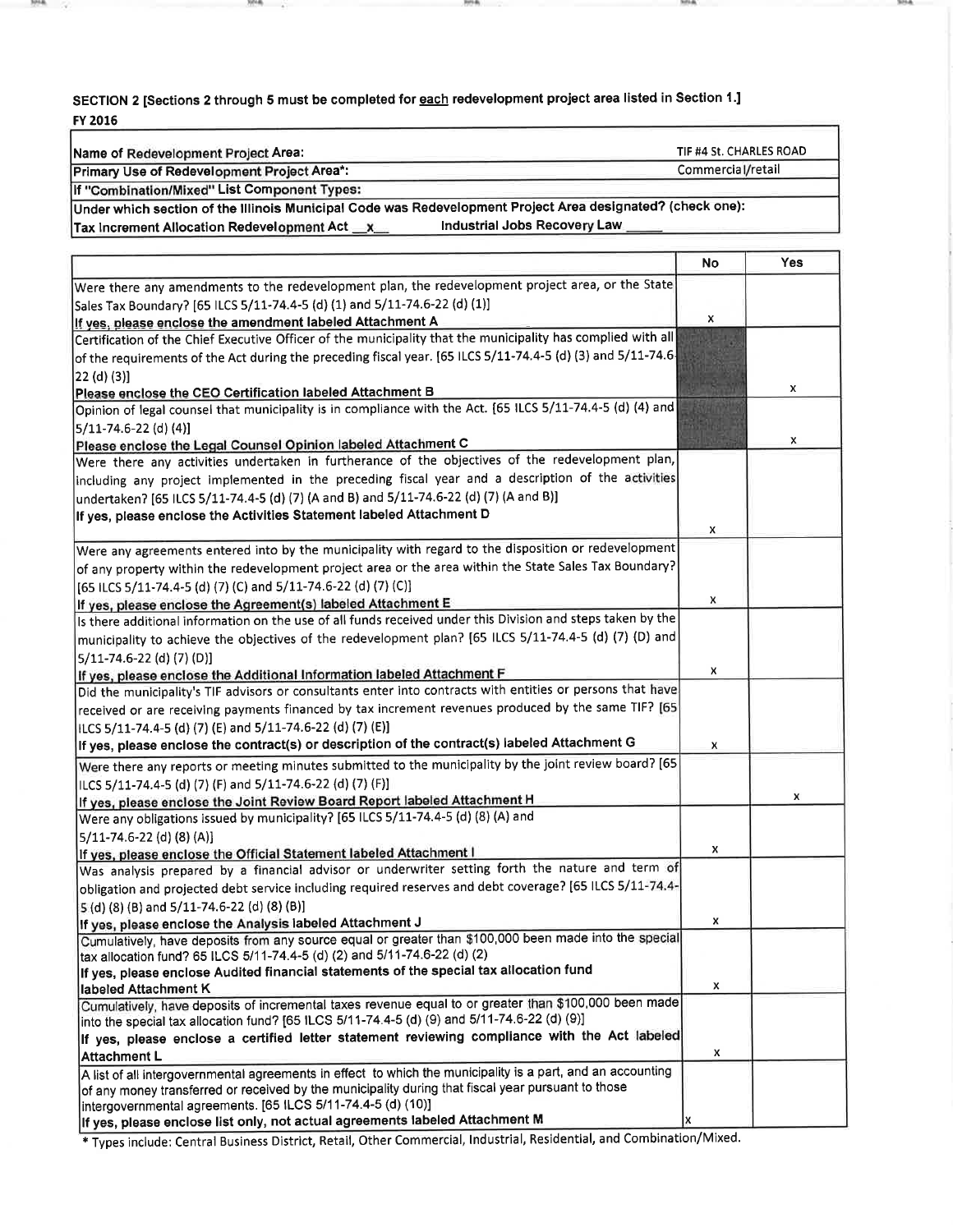# SECTION 3.1 - (65 ILCS 5/11-74.4-5 (d) (5) and 65 ILCS 5/11-74.6-22 (d) (5)) Provide an analysis of the special tax allocation fund.

**Silver Co.** 

## FY 2016 TIF NAME: TIF #4 ST. CHARLES ROAD

 $rac{1}{2}$ 

Fund Balance at Beginning of Reporting Period

 $-$ 

 $5,300$ 

 $\sqrt{5}$ 

Street, -2 **Hursda** 

| Revenue/Cash Receipts Deposited in Fund During Reporting FY:                                                                                      | <b>Reporting Year</b><br>Cumulative* |                                       | % of Total   |                                           |      |
|---------------------------------------------------------------------------------------------------------------------------------------------------|--------------------------------------|---------------------------------------|--------------|-------------------------------------------|------|
| <b>Property Tax Increment</b>                                                                                                                     | \$                                   | 16,707                                | \$           | 31,652                                    | 100% |
| <b>State Sales Tax Increment</b>                                                                                                                  |                                      |                                       |              |                                           | 0%   |
| Local Sales Tax Increment                                                                                                                         |                                      |                                       |              |                                           | 0%   |
| State Utility Tax Increment                                                                                                                       |                                      |                                       |              |                                           | 0%   |
| <b>Local Utility Tax Increment</b>                                                                                                                |                                      |                                       |              |                                           | 0%   |
| Interest                                                                                                                                          | \$                                   | 21                                    | $\mathsf{S}$ | 42                                        | 0%   |
| Land/Building Sale Proceeds                                                                                                                       |                                      |                                       |              |                                           | 0%   |
| <b>Bond Proceeds</b>                                                                                                                              |                                      |                                       |              |                                           | 0%   |
| <b>Transfers from Municipal Sources</b>                                                                                                           |                                      |                                       |              |                                           | 0%   |
| <b>Private Sources</b>                                                                                                                            |                                      |                                       |              |                                           | 0%   |
| Other (identify source in the source set of multiple other sources, attach                                                                        |                                      |                                       |              |                                           |      |
| schedule)                                                                                                                                         |                                      |                                       |              | *must be completed where current or prior | 0%   |
| <b>Total Amount Deposited in Special Tax Allocation</b><br><b>Fund During Reporting Period</b>                                                    | \$                                   | year(s) have reported funds<br>16,728 |              |                                           |      |
| <b>Cumulative Total Revenues/Cash Receipts</b>                                                                                                    |                                      |                                       | \$           | 31,694                                    | 100% |
| Total Expenditures/Cash Disbursements (Carried forward from Section 3.2)                                                                          | $\zeta$                              | 1,250                                 |              |                                           |      |
| <b>Distribution of Surplus</b>                                                                                                                    |                                      |                                       |              |                                           |      |
| <b>Total Expenditures/Disbursements</b>                                                                                                           | $\zeta$                              | 1,250                                 |              |                                           |      |
| NET INCOME/CASH RECEIPTS OVER/(UNDER) CASH DISBURSEMENTS                                                                                          | $\zeta$                              | 15,478                                |              |                                           |      |
| FUND BALANCE, END OF REPORTING PERIOD*<br>* if there is a positive fund balance at the end of the reporting period, you must complete Section 3.3 | $\zeta$                              | 20,778                                |              |                                           |      |
| SURPLUS*/(DEFICIT)(Carried forward from Section 3.3)                                                                                              | $\zeta$                              | 20,778                                |              |                                           |      |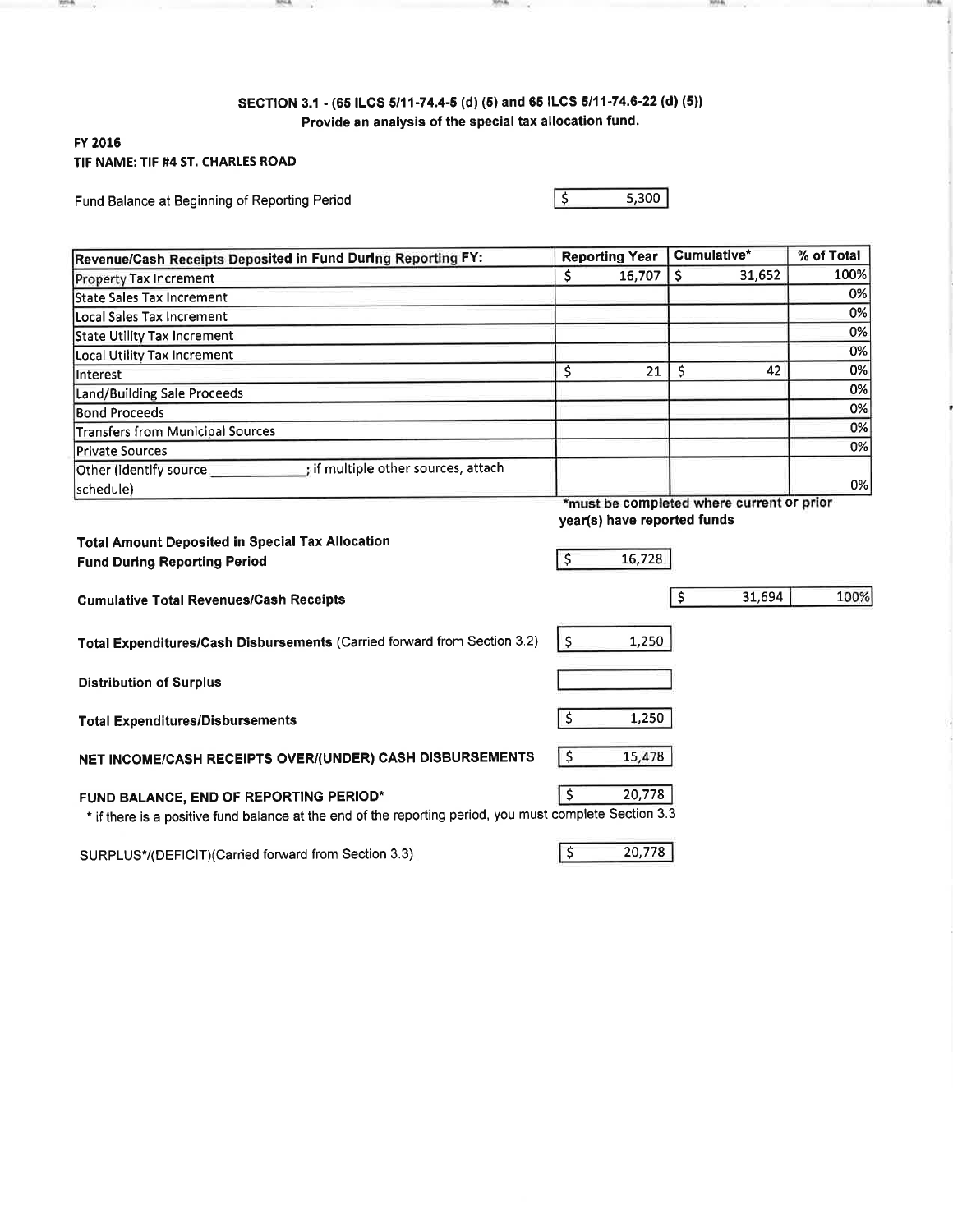#### SECTION 3.2 A- (65 ILCS 5/11-74.4-5 (d) (5) and 65 ILCS 5/11-74.6-22 (d) (5))

 $-20000$ 

**Book** 

#### FY 2016 TIF NAME: TIF #4 ST. CHARLES ROAD

**ROOM** a.

#### ITEMIZED LIST OF ALL EXPENDITURES FROM THE SPECIAL TAX ALLOCATION FUND (by category of permissible redevelopment cost, amounts expended during reporting period)

FOR AMOUNTS >\$10,000 SECTION 3.2 B MUST BE COMPLETED Category of Permissible Redevelopment Cost [65 ILCS 5/11-74.4-3 (q) and 65 ILCS 5/11-74.6-Amounts **Reporting Fiscal Year**  $10(0)$ 1. Costs of studies, administration and professional services-Subsections (q)(1) and (o) (1)  $1,250$ **AUDIT**  $\overline{\mathbf{s}}$ 1,250 2. Cost of marketing sites-Subsections (q)(1.6) and (o)(1.6)  $\pmb{\mathfrak{s}}$ 3. Property assembly: property acquisition, building demolition, site preparation and environmental site improvement costs. Subsections (q)(2), (o)(2) and (o)(3)  $\sqrt{\frac{2}{3}}$ 4. Costs of rehabilitation, reconstruction, repair or remodeling of existing public or private buildings. Subsection (q)(3) and (o)(4)  $\sqrt{3}$ 5. Costs of construction of public works and improvements. Subsection (q)(4) and (o)(5) s 6.Costs of removing contaminants required by environmental laws or rules (o)(6) - Industrial Jobs Recovery TIFs ONLY  $\pmb{\mathfrak{s}}$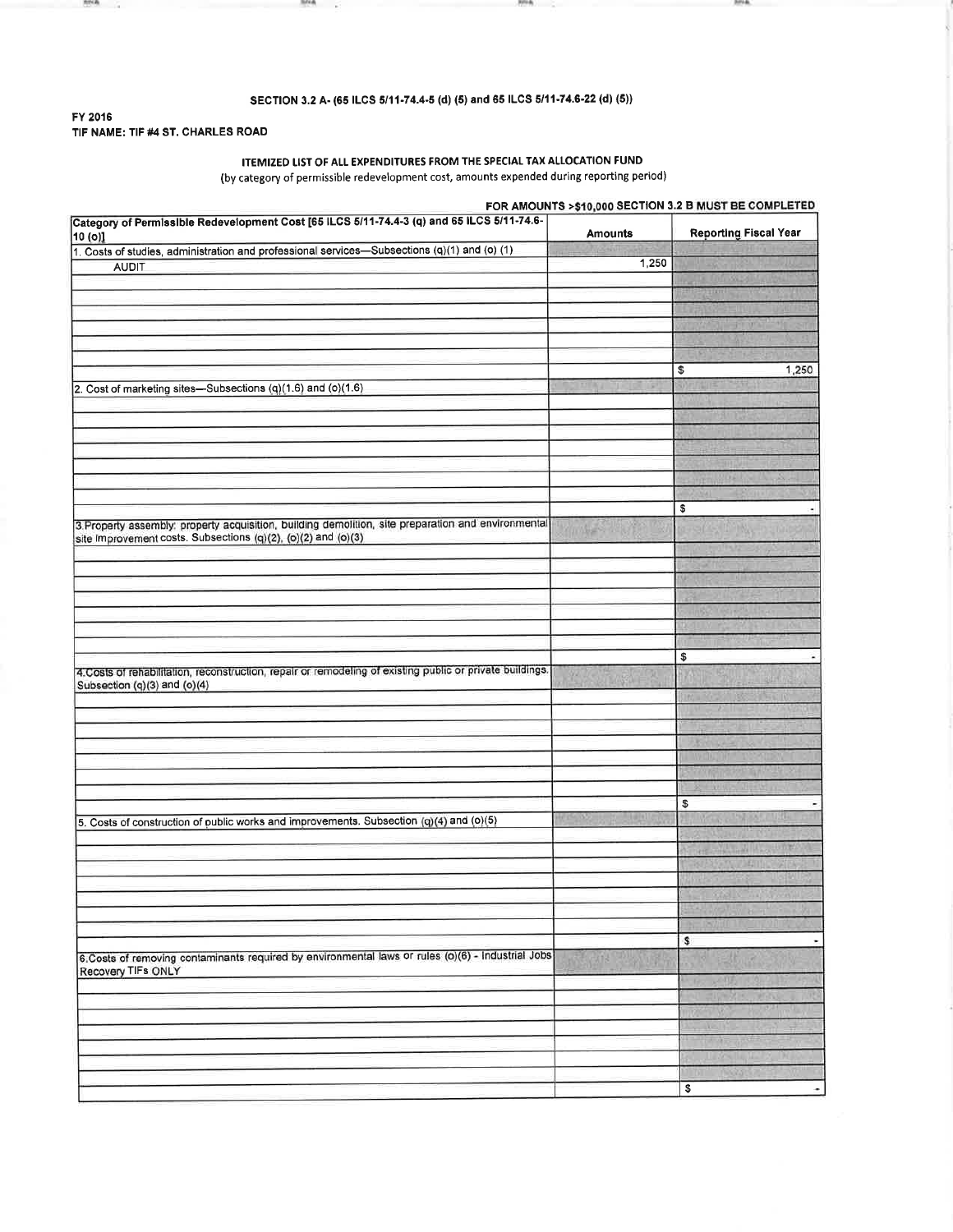| <b>SECTION 3.2 A</b>                                                                                     |  |                     |  |  |
|----------------------------------------------------------------------------------------------------------|--|---------------------|--|--|
| PAGE <sub>2</sub>                                                                                        |  |                     |  |  |
| $7.$ Cost of job training and retraining, including "welfare to work" programs Subsection (q)(5), (o)(7) |  |                     |  |  |
| and (o)(12)                                                                                              |  |                     |  |  |
|                                                                                                          |  |                     |  |  |
|                                                                                                          |  |                     |  |  |
|                                                                                                          |  |                     |  |  |
|                                                                                                          |  |                     |  |  |
|                                                                                                          |  |                     |  |  |
|                                                                                                          |  |                     |  |  |
|                                                                                                          |  | \$                  |  |  |
| 8. Financing costs related to obligations issued by the municipality. Subsection (q) (6) and (o)(8)      |  |                     |  |  |
|                                                                                                          |  |                     |  |  |
|                                                                                                          |  |                     |  |  |
|                                                                                                          |  |                     |  |  |
|                                                                                                          |  |                     |  |  |
|                                                                                                          |  |                     |  |  |
|                                                                                                          |  | <b>URISER</b>       |  |  |
|                                                                                                          |  |                     |  |  |
|                                                                                                          |  | \$                  |  |  |
| 9. Approved taxing district's capital costs. Subsection (q)(7) and (o)(9)                                |  |                     |  |  |
|                                                                                                          |  |                     |  |  |
|                                                                                                          |  |                     |  |  |
|                                                                                                          |  |                     |  |  |
|                                                                                                          |  |                     |  |  |
|                                                                                                          |  |                     |  |  |
|                                                                                                          |  |                     |  |  |
|                                                                                                          |  | \$                  |  |  |
| 10. Cost of Reimbursing school districts for their increased costs caused by TIF assisted housing        |  |                     |  |  |
| projects. Subsection (q)(7.5) - Tax Increment Allocation Redevelopment TIFs ONLY                         |  |                     |  |  |
|                                                                                                          |  |                     |  |  |
|                                                                                                          |  |                     |  |  |
|                                                                                                          |  |                     |  |  |
|                                                                                                          |  |                     |  |  |
|                                                                                                          |  |                     |  |  |
|                                                                                                          |  |                     |  |  |
|                                                                                                          |  | \$                  |  |  |
| 11. Relocation costs. Subsection (q)(8) and (o)(10)                                                      |  |                     |  |  |
|                                                                                                          |  |                     |  |  |
|                                                                                                          |  |                     |  |  |
|                                                                                                          |  |                     |  |  |
|                                                                                                          |  |                     |  |  |
|                                                                                                          |  |                     |  |  |
|                                                                                                          |  |                     |  |  |
|                                                                                                          |  | \$<br>٠             |  |  |
| 12. Payments in lieu of taxes as defined in Subsections 11-74.43(m) and 11-74.6-10(k). Subsection        |  |                     |  |  |
| (q)(9) and (o)(11)                                                                                       |  |                     |  |  |
|                                                                                                          |  |                     |  |  |
|                                                                                                          |  |                     |  |  |
|                                                                                                          |  |                     |  |  |
|                                                                                                          |  |                     |  |  |
|                                                                                                          |  |                     |  |  |
|                                                                                                          |  |                     |  |  |
|                                                                                                          |  | \$<br>$\frac{1}{2}$ |  |  |
| 13. Costs of job training, retraining advanced vocational or career education provided by other          |  |                     |  |  |
| taxing bodies. Subsection (q)(10) and (o)(12)                                                            |  |                     |  |  |
|                                                                                                          |  |                     |  |  |
|                                                                                                          |  |                     |  |  |
|                                                                                                          |  |                     |  |  |
|                                                                                                          |  |                     |  |  |
|                                                                                                          |  |                     |  |  |
|                                                                                                          |  |                     |  |  |
|                                                                                                          |  | $\,$<br>$\bullet$   |  |  |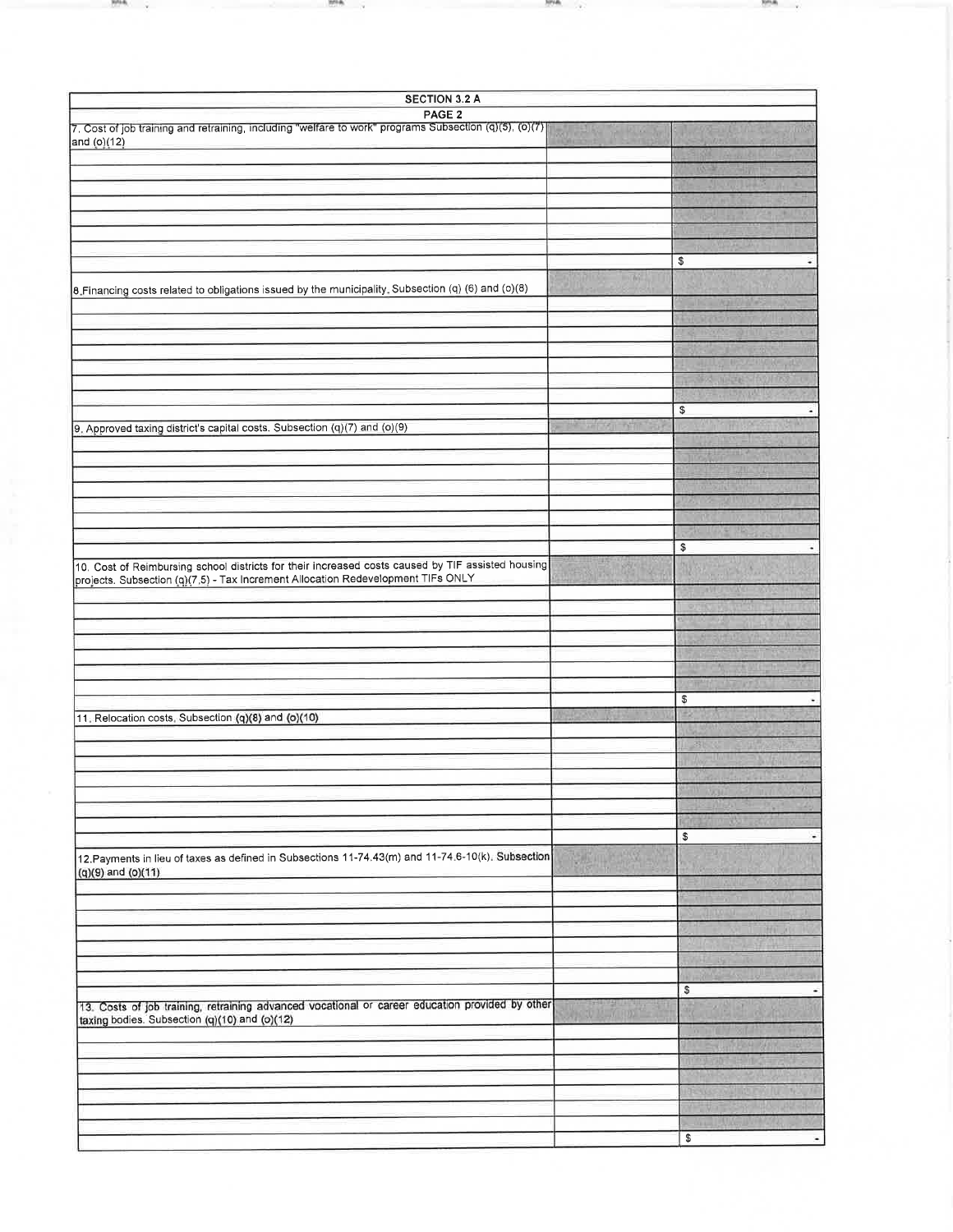| PAGE 3<br>14. Costs of reimbursing private developers for interest expenses incurred on approved<br>redevelopment projects. Subsection (q)(11)(A-E) and (o)(13)(A-E)<br>\$<br>15. Costs of construction of new housing units for low income and very low-income households.<br>Subsection (q)(11)(F) - Tax Increment Allocation Redevelopment TIFs ONLY<br>\$<br>16. Cost of day care services and operational costs of day care centers. Subsection (q) (11.5) -<br>Tax Increment Allocation Redevelopment TIFs ONLY | <b>SECTION 3.2 A</b> |
|-----------------------------------------------------------------------------------------------------------------------------------------------------------------------------------------------------------------------------------------------------------------------------------------------------------------------------------------------------------------------------------------------------------------------------------------------------------------------------------------------------------------------|----------------------|
|                                                                                                                                                                                                                                                                                                                                                                                                                                                                                                                       |                      |
|                                                                                                                                                                                                                                                                                                                                                                                                                                                                                                                       |                      |
|                                                                                                                                                                                                                                                                                                                                                                                                                                                                                                                       |                      |
|                                                                                                                                                                                                                                                                                                                                                                                                                                                                                                                       |                      |
|                                                                                                                                                                                                                                                                                                                                                                                                                                                                                                                       |                      |
|                                                                                                                                                                                                                                                                                                                                                                                                                                                                                                                       |                      |
|                                                                                                                                                                                                                                                                                                                                                                                                                                                                                                                       |                      |
|                                                                                                                                                                                                                                                                                                                                                                                                                                                                                                                       |                      |
|                                                                                                                                                                                                                                                                                                                                                                                                                                                                                                                       |                      |
|                                                                                                                                                                                                                                                                                                                                                                                                                                                                                                                       |                      |
|                                                                                                                                                                                                                                                                                                                                                                                                                                                                                                                       |                      |
|                                                                                                                                                                                                                                                                                                                                                                                                                                                                                                                       |                      |
|                                                                                                                                                                                                                                                                                                                                                                                                                                                                                                                       |                      |
|                                                                                                                                                                                                                                                                                                                                                                                                                                                                                                                       |                      |
|                                                                                                                                                                                                                                                                                                                                                                                                                                                                                                                       |                      |
|                                                                                                                                                                                                                                                                                                                                                                                                                                                                                                                       |                      |
|                                                                                                                                                                                                                                                                                                                                                                                                                                                                                                                       |                      |
|                                                                                                                                                                                                                                                                                                                                                                                                                                                                                                                       |                      |
|                                                                                                                                                                                                                                                                                                                                                                                                                                                                                                                       |                      |
|                                                                                                                                                                                                                                                                                                                                                                                                                                                                                                                       |                      |
|                                                                                                                                                                                                                                                                                                                                                                                                                                                                                                                       |                      |
|                                                                                                                                                                                                                                                                                                                                                                                                                                                                                                                       |                      |
|                                                                                                                                                                                                                                                                                                                                                                                                                                                                                                                       |                      |
|                                                                                                                                                                                                                                                                                                                                                                                                                                                                                                                       |                      |
|                                                                                                                                                                                                                                                                                                                                                                                                                                                                                                                       |                      |
|                                                                                                                                                                                                                                                                                                                                                                                                                                                                                                                       |                      |
|                                                                                                                                                                                                                                                                                                                                                                                                                                                                                                                       |                      |
|                                                                                                                                                                                                                                                                                                                                                                                                                                                                                                                       | \$                   |
| s<br><b>TOTAL ITEMIZED EXPENDITURES</b>                                                                                                                                                                                                                                                                                                                                                                                                                                                                               | 1,250                |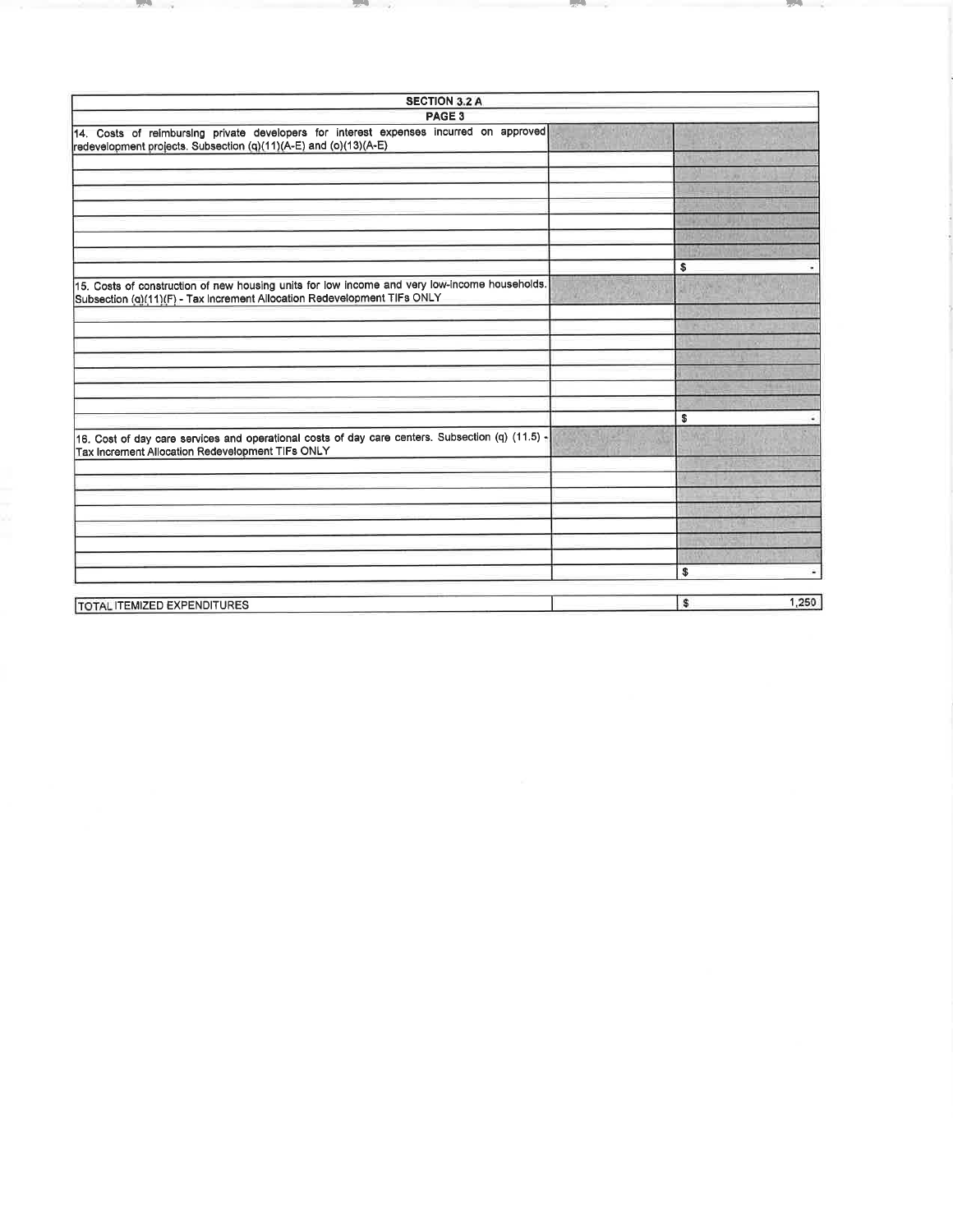## Section 3.2 B

**HOW** 

**STA** 

FY 2016

## TIF NAME: TIF #4 ST. CHARLES ROAD

and a

List all vendors, including other municipal funds, that were paid in excess of \$10,000 during the current reporting year.

#### There were no vendors, including other municipal funds, paid in excess of  $\mathbf{x}$ \$10,000 during the current reporting period.

**COMPA** 

| Name | Service | Amount |
|------|---------|--------|
|      |         |        |
|      |         |        |
|      |         |        |
|      |         |        |
|      |         |        |
|      |         |        |
|      |         |        |
|      |         |        |
|      |         |        |
|      |         |        |
|      |         |        |
|      |         |        |
|      |         |        |
|      |         |        |
|      |         |        |
|      |         |        |
|      |         |        |
|      |         |        |
|      |         |        |
|      |         |        |
|      |         |        |
|      |         |        |
|      |         |        |
|      |         |        |
|      |         |        |
|      |         |        |
|      |         |        |
|      |         |        |
|      |         |        |
|      |         |        |
|      |         |        |
|      |         |        |
|      |         |        |
|      |         |        |
|      |         |        |
|      |         |        |
|      |         |        |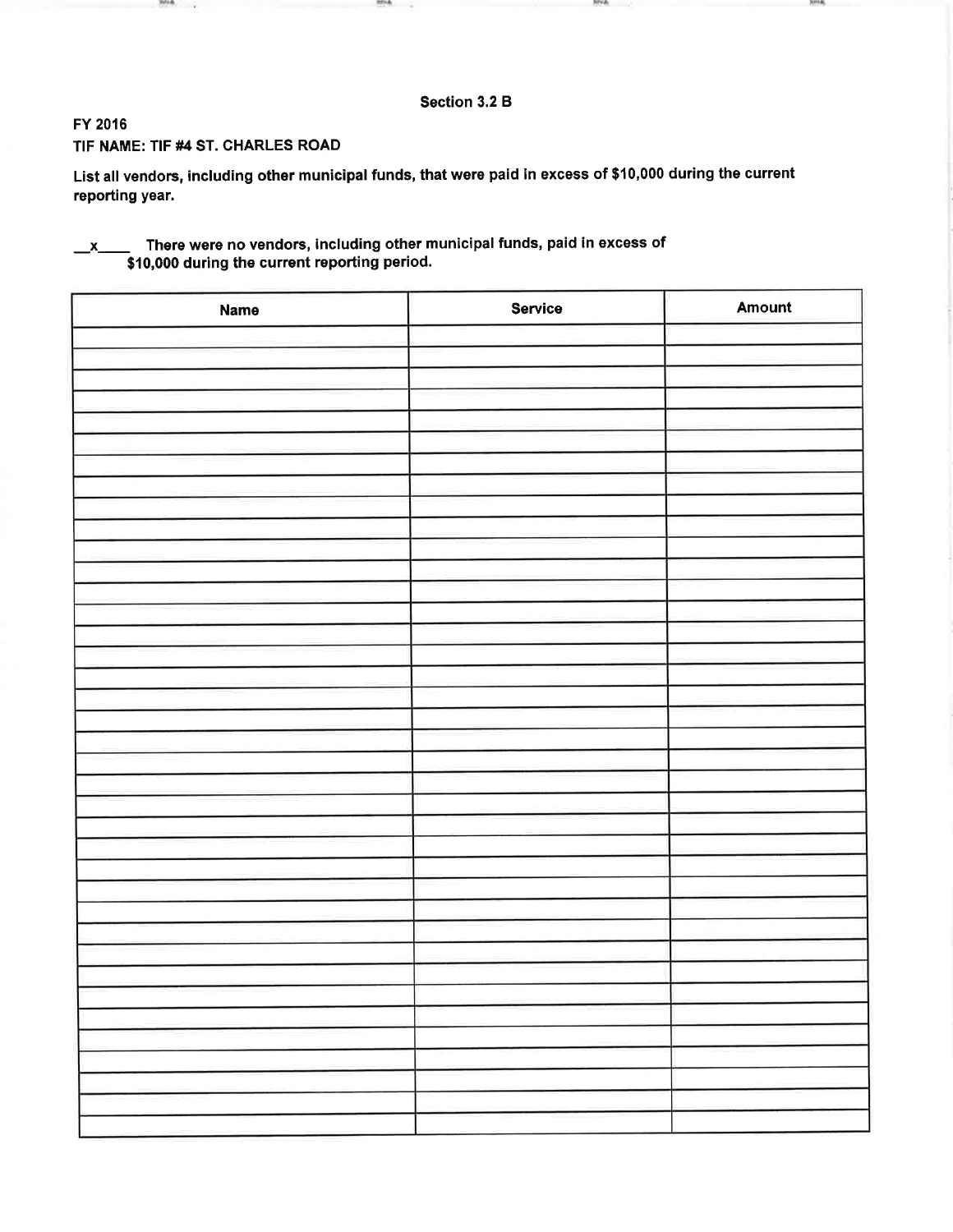# SECTION 3.3 - (65 ILCS 5/11-74.4-5 (d) (5) 65 ILCS 11-74.6-22 (d) (5))

the contract of the contract of the

**The Contract of the Contract of the Contract of The Contract of The Contract of The Contract of The Contract of The Contract of The Contract of The Contract of The Contract of The Contract of The Contract of The Contract** 

Breakdown of the Balance in the Special Tax Allocation Fund At the End of the Reporting Period FY 2016

the company's state of the company's

TIF NAME: TIF #4 ST. CHARLES ROAD

 $\mathbf{r}$ 

| FUND BALANCE, END OF REPORTING PERIOD            | 20,778<br>$\overline{\mathsf{S}}$     |                                           |
|--------------------------------------------------|---------------------------------------|-------------------------------------------|
|                                                  | <b>Amount of Original</b><br>Issuance | <b>Amount Designated</b>                  |
| 1. Description of Debt Obligations               |                                       |                                           |
|                                                  |                                       |                                           |
|                                                  |                                       |                                           |
|                                                  |                                       |                                           |
|                                                  |                                       |                                           |
|                                                  |                                       |                                           |
|                                                  |                                       |                                           |
|                                                  |                                       |                                           |
|                                                  |                                       |                                           |
| <b>Total Amount Designated for Obligations</b>   | \$<br>¥,                              | $\overline{\mathsf{S}}$<br>$\blacksquare$ |
|                                                  |                                       |                                           |
| 2. Description of Project Costs to be Paid       |                                       |                                           |
|                                                  |                                       |                                           |
|                                                  |                                       |                                           |
|                                                  |                                       |                                           |
|                                                  | PLISTEN SKUP                          |                                           |
|                                                  |                                       |                                           |
|                                                  |                                       |                                           |
|                                                  |                                       |                                           |
|                                                  |                                       |                                           |
|                                                  |                                       |                                           |
| <b>Total Amount Designated for Project Costs</b> |                                       | $\overline{\xi}$<br>$\blacksquare$        |
|                                                  |                                       |                                           |
| TOTAL AMOUNT DESIGNATED                          |                                       | $\boldsymbol{\zeta}$<br>$\omega$          |
| SURPLUS*/(DEFICIT)                               |                                       | $\overline{\mathsf{S}}$<br>20,778         |

\* NOTE: If a surplus is calculated, the municipality may be required to repay the amount to overlapping taxing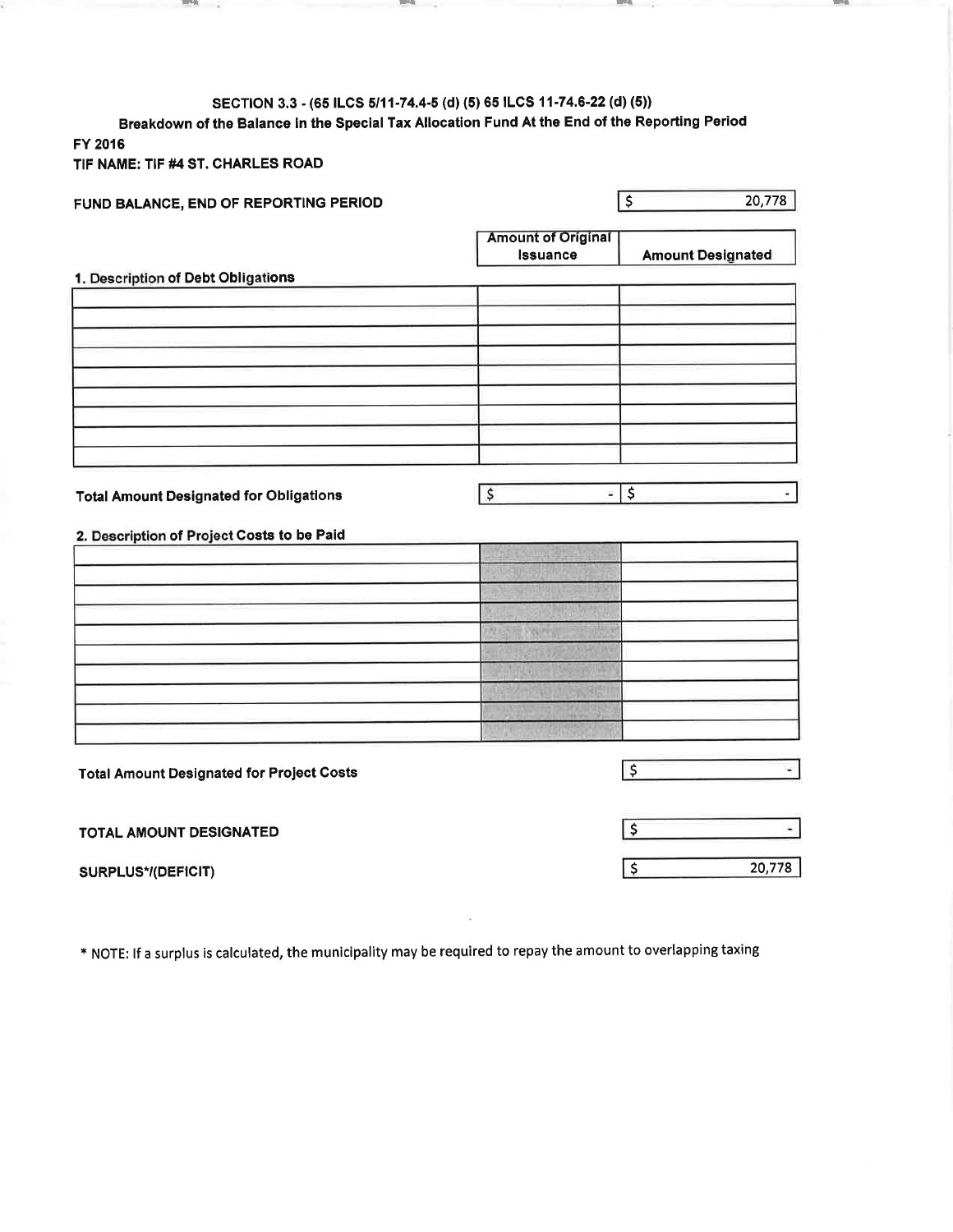## SECTION 4 [65 ILCS 5/11-74.4-5 (d) (6) and 65 ILCS 5/11-74.6-22 (d) (6)]

**SPAR** 

**HANG** 

### FY 2016

m .

## TIF NAME: TIF #4 ST. CHARLES ROAD

 $(100.0)$ -9

Provide a description of all property purchased by the municipality during the reporting fiscal year within the redevelopment project area.

 $x$  No property was acquired by the Municipality Within the Redevelopment Project Area

# Property Acquired by the Municipality Within the Redevelopment Project Area

| Property (2):                                |  |
|----------------------------------------------|--|
| Street address:                              |  |
| Approximate size or description of property: |  |
| Purchase price:                              |  |
| Seller of property:                          |  |

| Property (3):                                |  |
|----------------------------------------------|--|
| Street address:                              |  |
| Approximate size or description of property: |  |
| Purchase price:                              |  |
| Seller of property:                          |  |

| Property (4):                                |  |
|----------------------------------------------|--|
| Street address:                              |  |
| Approximate size or description of property: |  |
| Purchase price:                              |  |
| Seller of property:                          |  |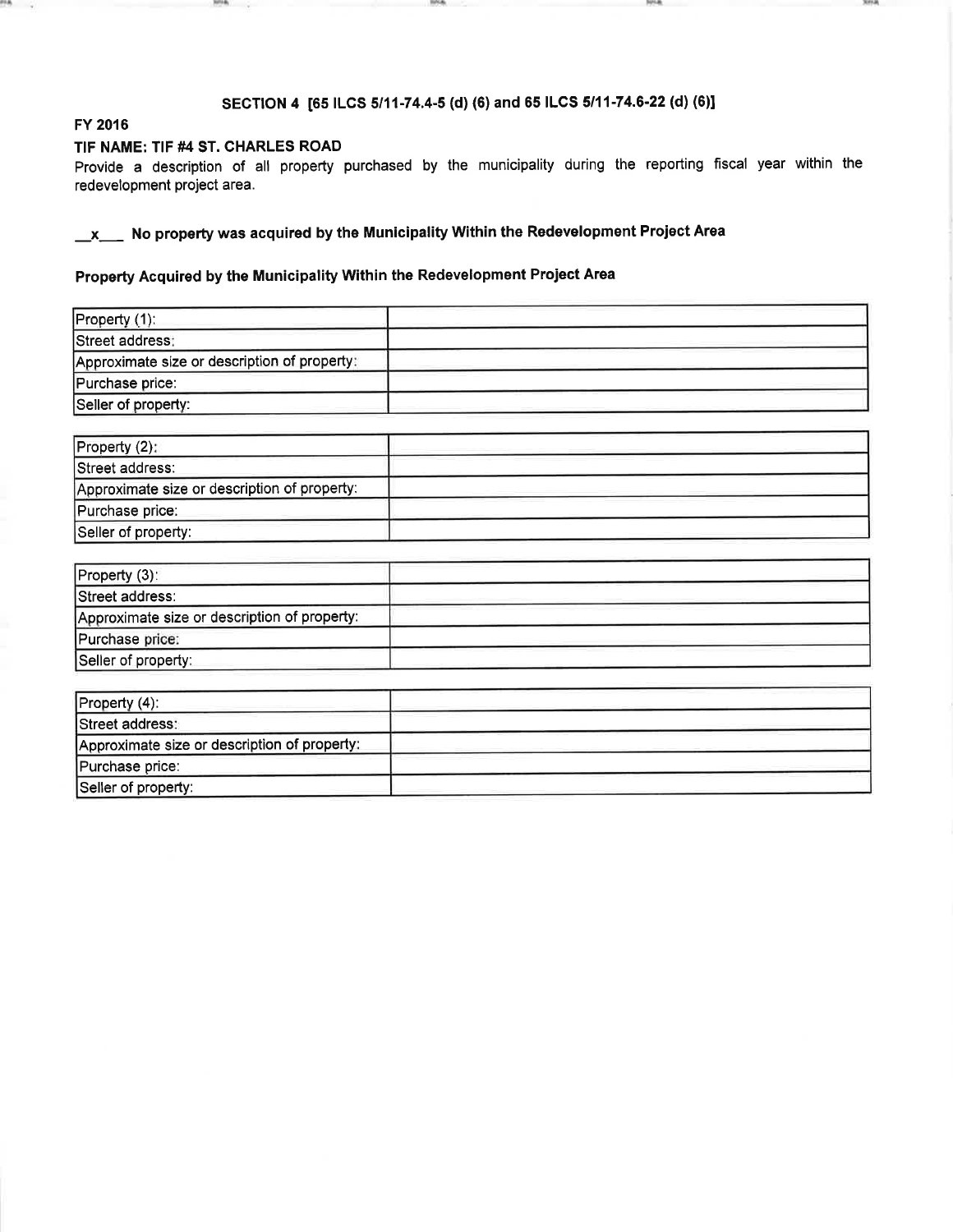#### **SECTION 5 - 65 ILCS 5/11-74.4-5 (d) (7) (G) and 65 ILCS 5/11-74.6-22 (d) (7) (G) PAGE 1**

#### **FY 2016**

#### **TIF NAME: TIF #4 ST. CHARLES ROAD**

\*Page 1 is to be included with TIF Report. Pages 2-3 are to be included **ONLY** if projects are listed.

### **Box below must be filled in with either a check or number of projects, not both**

| Check if NO projects were undertaken by the Municipality Within the Redevelopment Project Area:                                               |  |                 |      |                         |  |
|-----------------------------------------------------------------------------------------------------------------------------------------------|--|-----------------|------|-------------------------|--|
| <b>ENTER</b> total number of projects undertaken by the Municipality Within the Redevelopment Project Area<br>and list them in detail below*. |  |                 |      |                         |  |
| <b>Estimated Investment</b><br>for Subsequent Fiscal<br><b>Total Estimated to</b>                                                             |  |                 |      |                         |  |
| <b>TOTAL:</b>                                                                                                                                 |  | 11/1/99 to Date | Year | <b>Complete Project</b> |  |
| Private Investment Undertaken (See Instructions)                                                                                              |  | 4,000,000       |      |                         |  |
| Public Investment Undertaken                                                                                                                  |  | 235,000         |      |                         |  |
| Ratio of Private/Public Investment                                                                                                            |  | 1/47            |      |                         |  |

# **Project 1: \*IF PROJECTS ARE LISTED NUMBER MUST BE ENTERED ABOVE**

| <b>ICCM Properties</b>                                  |           |  |  |
|---------------------------------------------------------|-----------|--|--|
| <b>Private Investment Undertaken (See Instructions)</b> | 2,900,000 |  |  |
| <b>Public Investment Undertaken</b>                     | 200.000   |  |  |
| Ratio of Private/Public Investment                      | 1/2<br>14 |  |  |

| <b>Project 2:</b>                                       |           |  |
|---------------------------------------------------------|-----------|--|
| Shen Glassman (Villa Medical)                           |           |  |
| <b>Private Investment Undertaken (See Instructions)</b> | 1,100,000 |  |
| Public Investment Undertaken                            | 35.000    |  |
| Ratio of Private/Public Investment                      | 3/7<br>31 |  |

| Project 4:                                       |  |  |
|--------------------------------------------------|--|--|
| Private Investment Undertaken (See Instructions) |  |  |
| Public Investment Undertaken                     |  |  |
| Ratio of Private/Public Investment               |  |  |
|                                                  |  |  |

| Project 5:                                       |  |  |
|--------------------------------------------------|--|--|
| Private Investment Undertaken (See Instructions) |  |  |
| Public Investment Undertaken                     |  |  |
| Ratio of Private/Public Investment               |  |  |
|                                                  |  |  |

| Project 6:                                       |  |  |
|--------------------------------------------------|--|--|
| Private Investment Undertaken (See Instructions) |  |  |
| <b>Public Investment Undertaken</b>              |  |  |
| Ratio of Private/Public Investment               |  |  |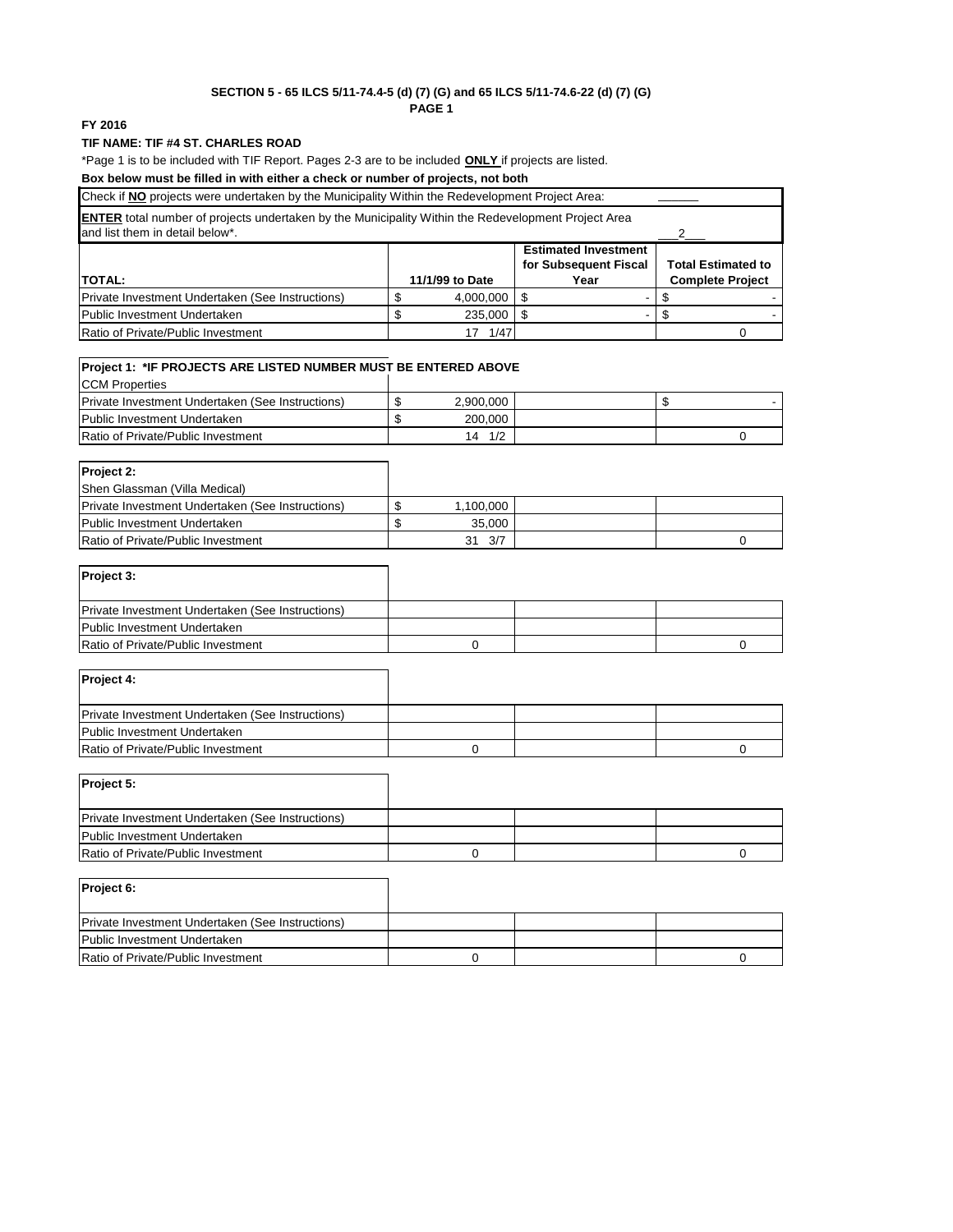Optional: Information in the following sections is not required by law, but would be helpful in evaluating the performance of TIF in Illinois. \*even though optional MUST be included as part of complete TIF report

# **SECTION 6**

FY 2016

2214

#### TIF NAME: TIF #4 ST. CHARLES ROAD

Provide the base EAV (at the time of designation) and the EAV for the year reported for the redevelopment project area

Year redevelopment

| project area was |  | <b>Reporting Fiscal Year</b> |  |           |
|------------------|--|------------------------------|--|-----------|
| designated       |  | EAV<br><b>Base EAV</b>       |  |           |
| 2009             |  | $2,724,910$ \$               |  | 2,979,410 |

List all overlapping tax districts in the redevelopment project area. If overlapping taxing district received a surplus, list the surplus.

The overlapping taxing districts did not receive a surplus.

| <b>Overlapping Taxing District</b> | <b>Surplus Distributed from redevelopment</b><br>project area to overlapping districts |  |  |
|------------------------------------|----------------------------------------------------------------------------------------|--|--|
| DuPage County                      | \$                                                                                     |  |  |
| Forest Preserve                    | \$                                                                                     |  |  |
| DuPage Water Commission            | \$                                                                                     |  |  |
| Dupage Airport Authority           | \$                                                                                     |  |  |
| <b>York Township</b>               | \$                                                                                     |  |  |
| York Township Road                 | \$                                                                                     |  |  |
| Village of Villa Park              | \$                                                                                     |  |  |
| Villa Park Library                 | \$                                                                                     |  |  |
| Salt Creek Sanitary                | $\varsigma$                                                                            |  |  |
| Grade School Dist #45              | \$                                                                                     |  |  |
| High School Dist #88               | \$                                                                                     |  |  |
| Junior College #502                | \$                                                                                     |  |  |
|                                    | \$                                                                                     |  |  |
|                                    | \$                                                                                     |  |  |
|                                    | \$                                                                                     |  |  |

## **SECTION 7**

Provide information about job creation and retention

| Number of Jobs<br>Retained | <b>Number of Jobs</b><br><b>Created</b> | <b>Description and Type</b><br>(Temporary or<br>Permanent) of Jobs | <b>Total Salaries Paid</b> |  |
|----------------------------|-----------------------------------------|--------------------------------------------------------------------|----------------------------|--|
|                            |                                         |                                                                    |                            |  |
|                            |                                         |                                                                    |                            |  |
|                            |                                         |                                                                    |                            |  |
|                            |                                         |                                                                    |                            |  |
|                            |                                         |                                                                    |                            |  |
|                            |                                         |                                                                    |                            |  |
|                            |                                         |                                                                    |                            |  |

#### **SECTION 8**

Provide a general description of the redevelopment project area using only major boundaries:

| <b>Optional Documents</b>                       | <b>Enclosed</b> |  |
|-------------------------------------------------|-----------------|--|
| Legal description of redevelopment project area |                 |  |
| Map of District                                 |                 |  |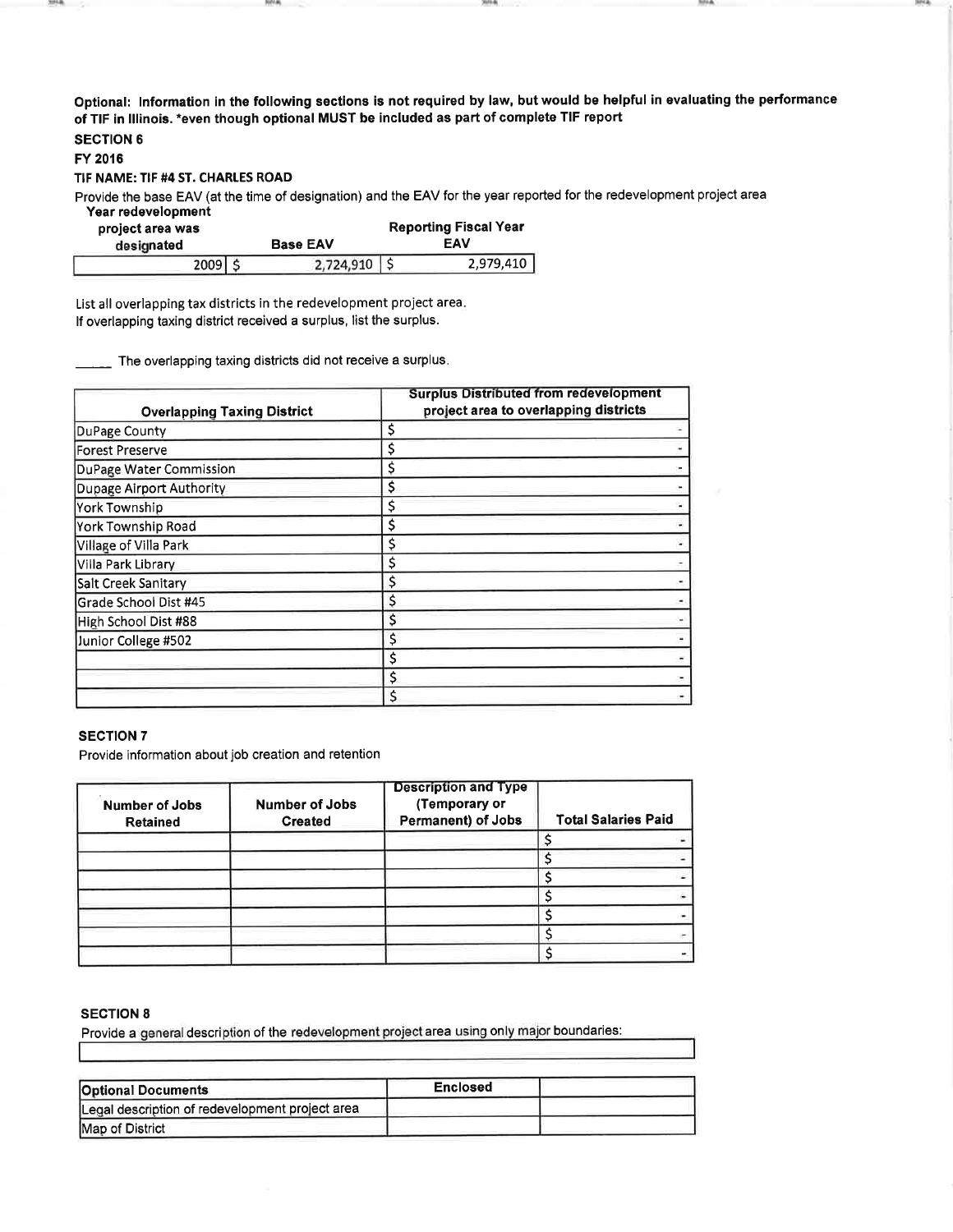Attachment B

# **Village of Villa Park, Illinois**

Unit Code 022/100/32

# **CERTIFICATION OF CHIEF EXECUTIVE OFFICER**

I, Deborah Bullwinkel, the President of the Village of Villa Park, DuPage County, Illinois, Certify that the Village has complied with all the requirements of the Tax Increment Allocation Redevelopment Act, 65 ILCS 5/11-74.1-1, et seq., during the fiscal year ending April 30, 2016, in connection with the administration of the St. Charles Road (TIF 4) Tax Increment Redevelopment Project Area.

Deborah Bullwinkel, President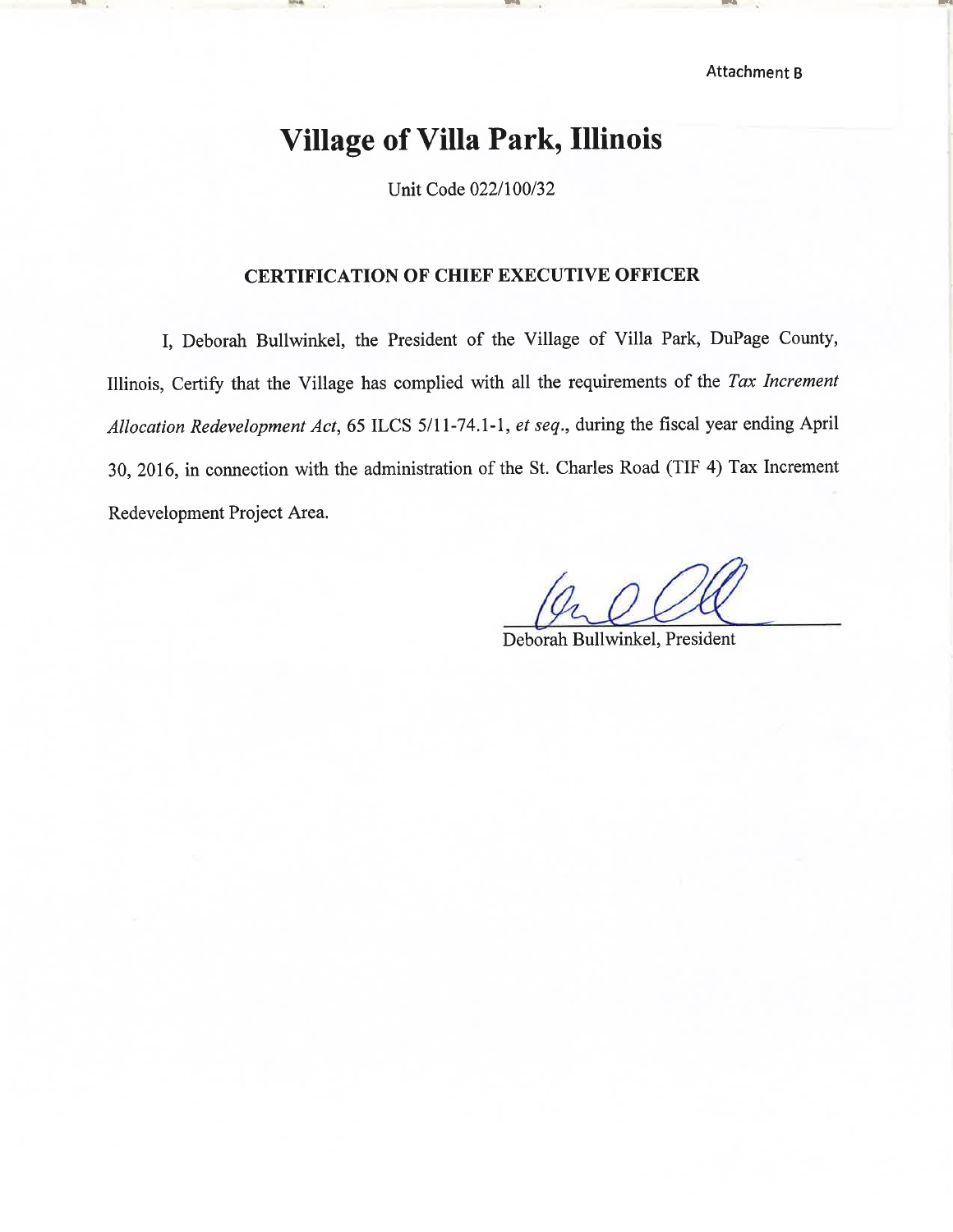**Attachment C** 

## **LAW OFFICE KATHLEEN FIELD ORR & ASSOCIATES** 53 West Jackson Blvd., Suite 964 Chicago, Illinois 60604  $(312)382 - 2113$ (312)382-2127 facsimile

KATHLEEN FIELD ORR kfo@kfoassoc.com

December 19, 2016

Susana Mendoza, State Comptroller State of Illinois Building 100 West Randolph Street Suite 15-500 Chicago, Illinois 60601

#### Village of Villa Park TIF #4 St. Charles Road for the Fiscal Year Ending April  $Re:$ 30, 2016

Dear Sir:

I, Kathleen Field Orr, am the Tax Increment Financing attorney for the Village of Villa Park, DuPage County, Illinois, and have been such throughout the fiscal year covered by this Report.

I reviewed all of the information provided to me by the Village Administration and I find that the Village of Villa Park, Illinois, has conformed with all of the applicable provisions of the Illinois Tax Increment Allocation Redevelopment Act.

This opinion relates only to the time periods set forth and is based on all information available to me at the end of said fiscal year.

Very truly yours,

KATHLEEN FIELD ORR & ASSOCIATES

KATHLEEN FIELD ORR

KFO/kms